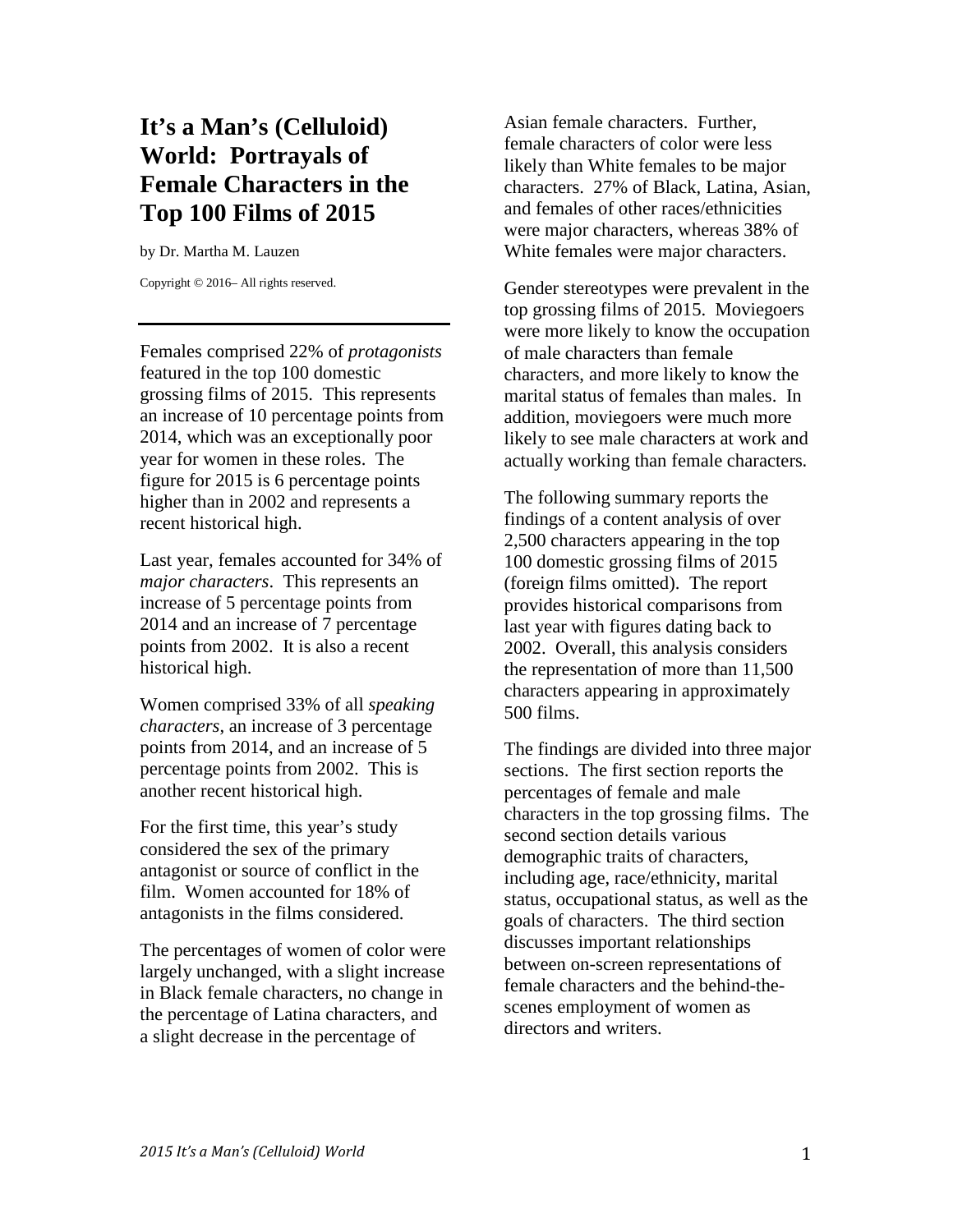## *Findings/Percentages of Female and Male Characters*

•Females comprised 22% of all clearly identifiable *protagonists* featured in the 100 top grossing films of 2015 (see Figure 1). This represents an increase of 10 percentage points from 2014 and an increase of 6 percentage points from 2002. Males comprised 52% of protagonists, and 26% were ensembles. For the purposes of this study, protagonists are the characters from whose perspective the story is told.

•Females comprised 34% of *major characters*. This represents an increase of 5 percentage points from 2014, and an increase of 7 percentage points from 2002. Male accounted for 66% of major characters. For the purposes of this study, major characters appear in more than one scene and are instrumental to the action of the story.

•Females comprised 33% of all *speaking characters* (includes major and minor characters) in 2015. This represents an increase of 3 percentage points from 2014 and an increase of 5 percentage points from 2002. Males accounted for 67% of speaking characters.

•Females comprised 18% of *antagonists* in 2015. Males accounted for 57% of antagonists, and 10% were ensembles. 15% of the causes of the main conflict in the films were natural disasters such as earthquakes and other non-human obstructions. For the purposes of this study, antagonists are the characters or natural disasters and obstructions that create the main source of conflict for the protagonist.

### *Figure 1.*

*Historical Comparison of Percentages of Female Characters as Protagonists, Major Characters, and All Speaking Characters*



#### *Findings/Demographic Characteristics*

•Female characters remain younger than their male counterparts. The majority of female characters were in their 20s (24%) and 30s (28%). The majority of male characters were in their 30s (27%) and 40s (30%).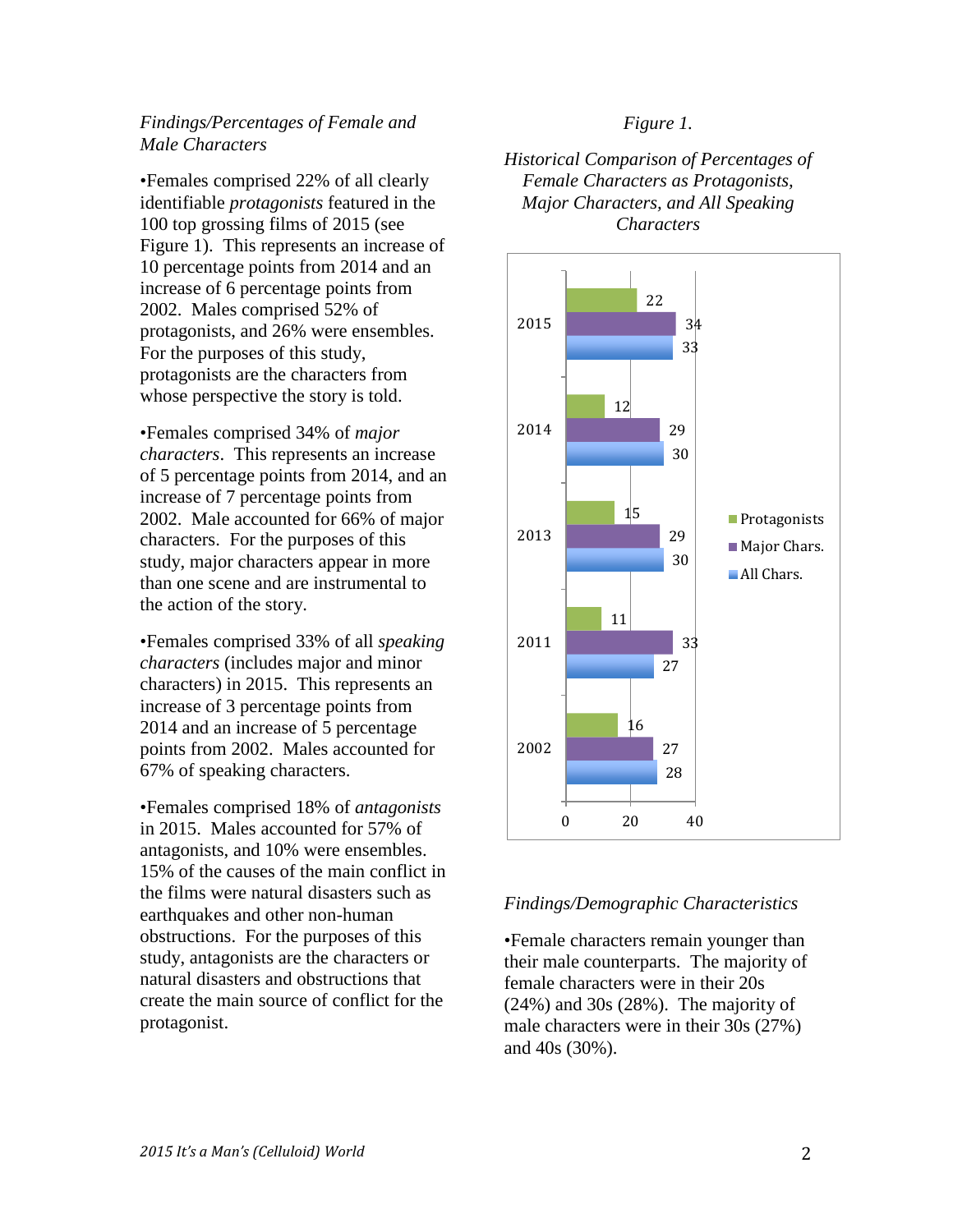•Males 40 and over accounted for 54% of all male characters. Females 40 and over comprised 34% of all female characters.

•Whereas the percentage of female characters declined from their 30s to their 40s (28% to 20%), the percentage of male characters increased slightly, from 27% in their 30s to 30% in their 40s.

•The percentage of male characters in their 50s (17%) is almost twice that of female characters in their 50s (9%).

•76% of all female characters were White, 13% were Black, 4% were Latina, 3% were Asian, 2% were other worldly, and 2% were other (see Figure 2).

•13% of all female characters were Black in 2015, up 2 percentage points from 2014 and down 2 percentage points from 2002.

•4% of all female characters were Latina in 2015, even with the figure from 2014 and 2002.

•3% of all female characters were Asian in 2015, down 1 percentage point from 2014 and even with the figure from 2002.

•Female characters of color were less likely to be major characters than White females. 27% of Black, Latina, Asian, and females of other races/ethnicities were major characters, whereas 38% of White females were major characters.

•Male characters were more likely than female characters to have an unknown marital status. 58% of male characters but 49% of female characters had an unknown marital status.

•A higher proportion of male than female characters had an identifiable occupation. 78% of male characters but only 61% of female characters had an identifiable job/occupation.

•A substantially larger portion of male than female characters were seen in their work setting actually working (64% vs. 44%).

## *Figure 2.*

## *Historical Comparison of Race/Ethnicity of Female Characters*